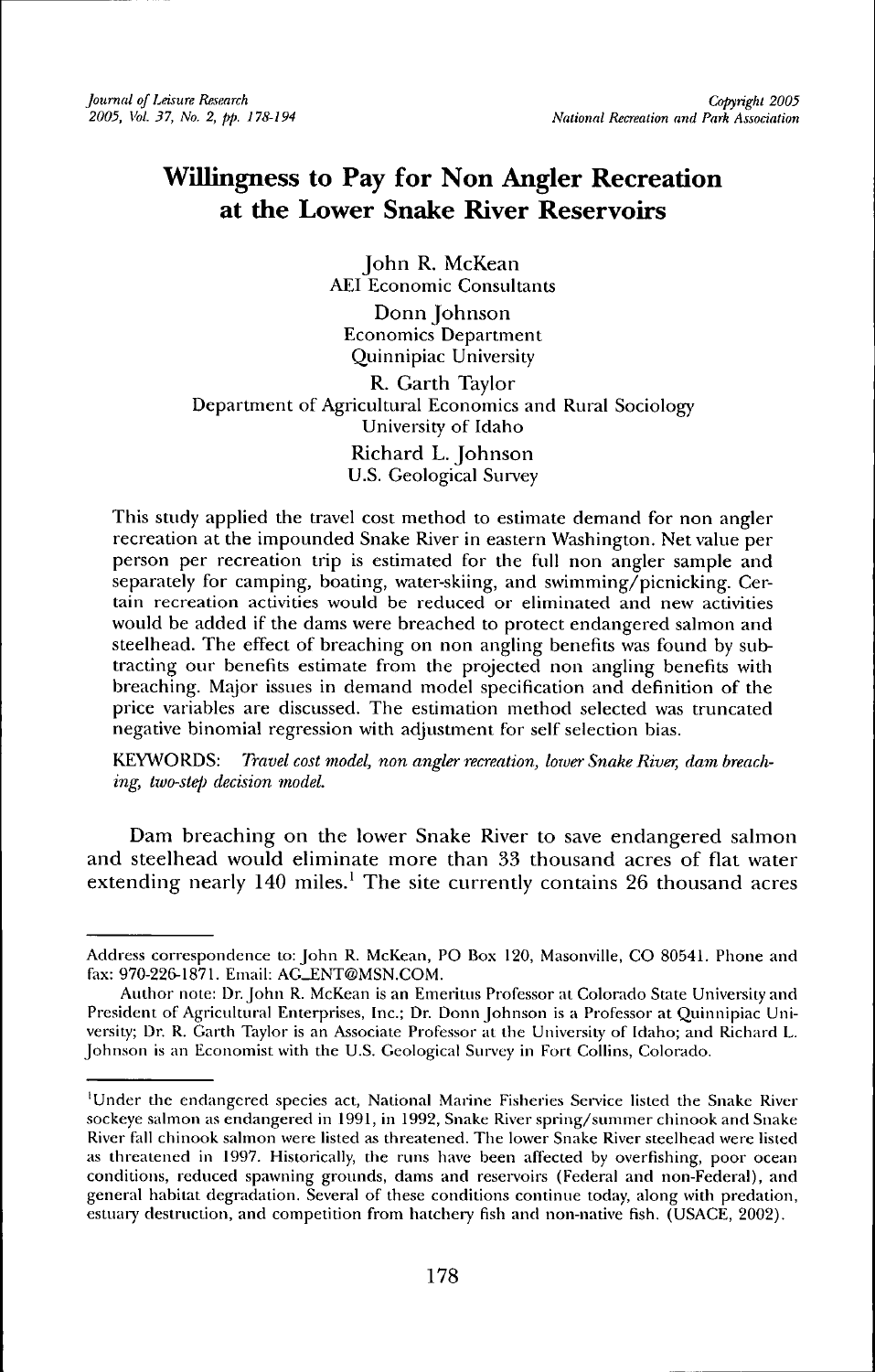of land area of which half is designated as wildlife habitat. Because of past failures, new measures to protect the endangered fish have been mandated. The National Marine Fisheries Service 2000 Biological Opinion (NMFS,  $2000$ ) specifies that the "action agencies" could request authority from Congress for breaching if mitigation goals are not met according to their designated 10-year timetable.<sup>2</sup> The U.S. Army Corps of Engineers (USACE, 2002) feasibility study of juvenile salmon migration chose further "system upgrades" over breaching, but they state that their selected alternative is consistent with breaching as a final solution. With breaching, flat water used for swimming, water-skiing, propeller-driven boating, and sailing would be mainly replaced with white water and rapids suitable for kayaking, rafting, and jet boating. Also, much additional land area would exist for picnicking, camping, hiking, biking, wildlife viewing, hunting, and other land-based activities. The willingness-to-pay for current non angling recreation activities measures part of the costs of dam breaching, including loss of power generation, barge transport, and a small amount of irrigation. Our benefits estimate for non angling recreation (net consumer value) is subtracted from projected non angling recreation benefits with breaching (Loomis, 2002) to find the effect of dam breaching on non angling benefits. Loomis predicted that non angling recreation benefits with dam breaching would be \$192.7 to \$310.7 million per year. (His forecast can vary depending on the treatment of non responders and other factors.)

This study uses the travel cost method (TCM) to estimate the net value for non angler recreation at the lower Snake River reservoirs in eastern Washington. We examine existing reservoir recreation with different models and in more detail than was done for the USACE feasibility study. Activities studied include camping, boating, water-skiing, and swimming/picnicking. Estimation of benefits by type of activity allowed us to adjust our survey results to more closely match long-run visitation by activity type. Derivation of benefits by type of recreation activity also is beneficial because they are widely used by federal and state resource managers when local estimates are unavailable (Rosenberger *8c* Loomis, 2000; Rosenberger & Loomis, 2001; Shrestha & Loomis, 2001; Walsh, Johnson & McKean, 1992). Additional activities in the sample (in small numbers) included sailing, wildlife viewing, hunting, and other unspecified activities.

A travel cost demand model relates the number of annual recreation trips to a site to the price of a trip. The traditional approach assumes that the price of a trip is the sum of imputed opportunity time value and pecuniary travel costs (Becker, 1965). The traditional approach can be inappropriate if either, (1) institutional factors make opportunity time value difficult or impossible to monetize, or (2) consumer behavior is different from that assumed by the traditional model. The two-step consumer decision model.

<sup>&</sup>lt;sup>2</sup>The Biological Opinion was ruled inadequate by the U.S. District Court in 2003 and the NMFS was given one year to improve it.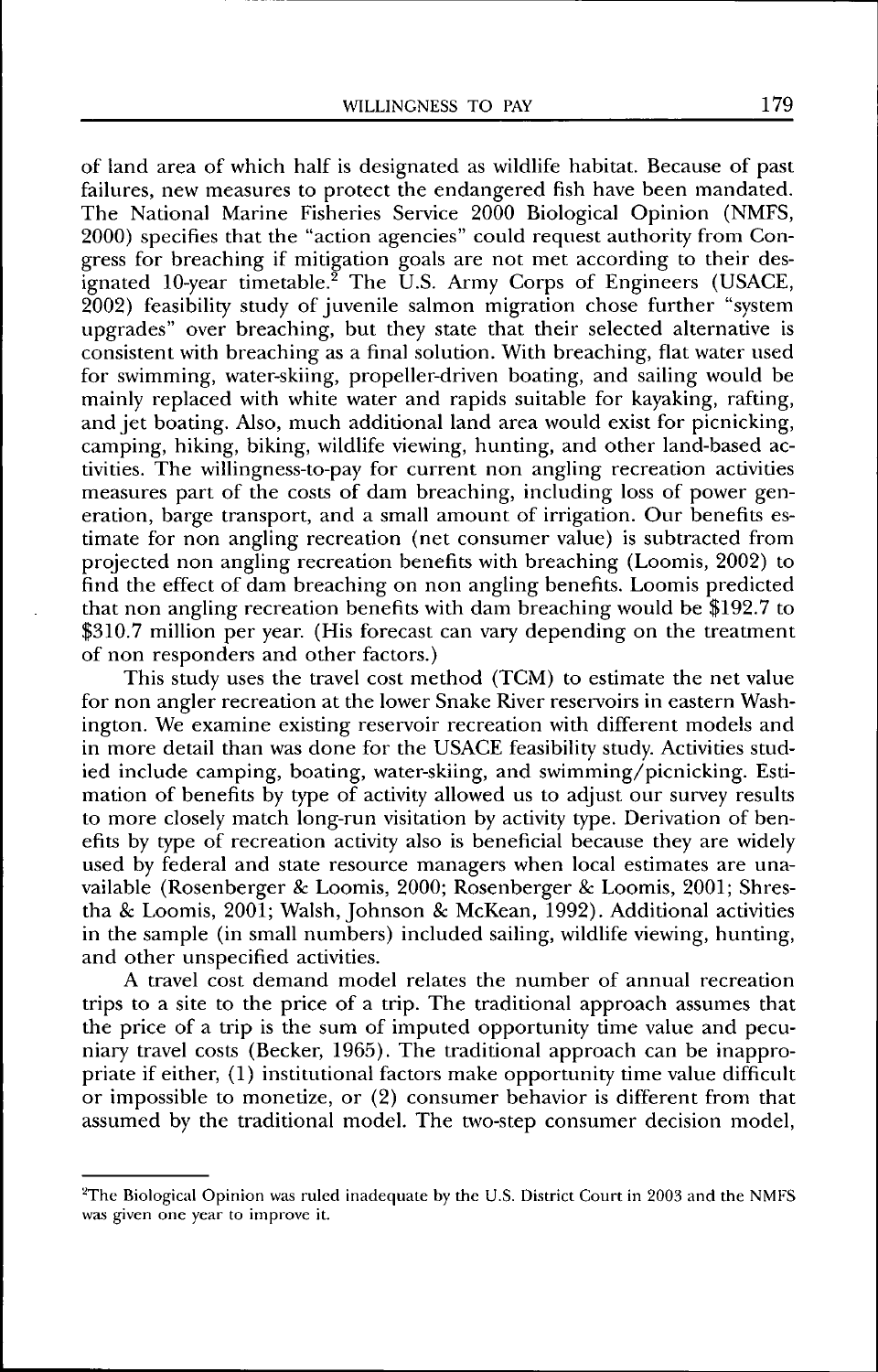discussed below, provides an alternate to the traditional model. Both of the conditions which invalidate the traditional approach are likely to apply to the consumers in our data set. Most respondents indicated they did not have any foregone income while recreating and experimental modeling showed that when actual recreation participation decisions were made, consumer behavior was not influenced by opportunity time cost. Appending imputed opportunity time cost to pecuniary travel cost actually reduced the goodness of fit (discussed in a later section). Thus, the traditional model, which combines an imputed opportunity time cost with pecuniary travel cost, was not appropriate for this sample. The alternate two-step consumer decision model, which is discussed below, includes pecuniary outlay and physical time outlay as separate trip price variables and both money income and available free time are included as separate constraint variables which can limit trips demanded.

#### *The Non-Equilibrating Labor Market*

The wage rate (usually with some downward adjustment) is used to monetize travel time in the traditional model but wages measure the value of time only with equilibrating labor markets. A non-equilibrating labor market includes (1) persons who are not in the labor market because they are in school, unemployed, not in the correct age range for employment, independently wealthy, retired, or disabled, and (2) persons who are employed by firms with market power that fix work hours and pay rates. Lack of participation in a free competitive labor market means either that the wage rate does not exist or does not represent the true opportunity time value. The individual will allocate their scarce time in terms of alternative activities sacrificed but they have no meaningful measure of money opportunity time cost. Modeling recreation demand with non-equilibrating labor markets has been proposed by Brown and Nawas (1973), Cum and Martin (1975), Larson (1993a, 1993b), McConnell (1999), Ward and Beal (2000), Ward and Loomis (1986), and applied by Bockstael, Strand, and Hanemann (1987), Larson (1993b), Loomis (2002, 2003), McKean, Johnson, and Taylor (2003), Mc-Kean, Johnson, and Walsh (1995), McKean, Walsh, and Johnson (1996), Shaw and Feather (1999), and Ward (1983, 1984, 1989).

More than 87% of the persons in our sample did not give up income to participate in recreation at the reservoirs. Clearly, this sample is dominated by persons for whom foregone income is irrelevant. That they do not consider foregone income as part of the price of a recreation trip is shown below in our empirical test of the traditional model. (One possible opportunity time cost which we did not measure in our survey was the expenditure for taking care of the house or yard while on vacation. This cost would not depend on the recreationist's value of time but rather on the replacement cost for unpaid household services by the recreationist. We doubt that replacement cost for household services would be important for the relatively short time period of the recreation trips in this particular study.)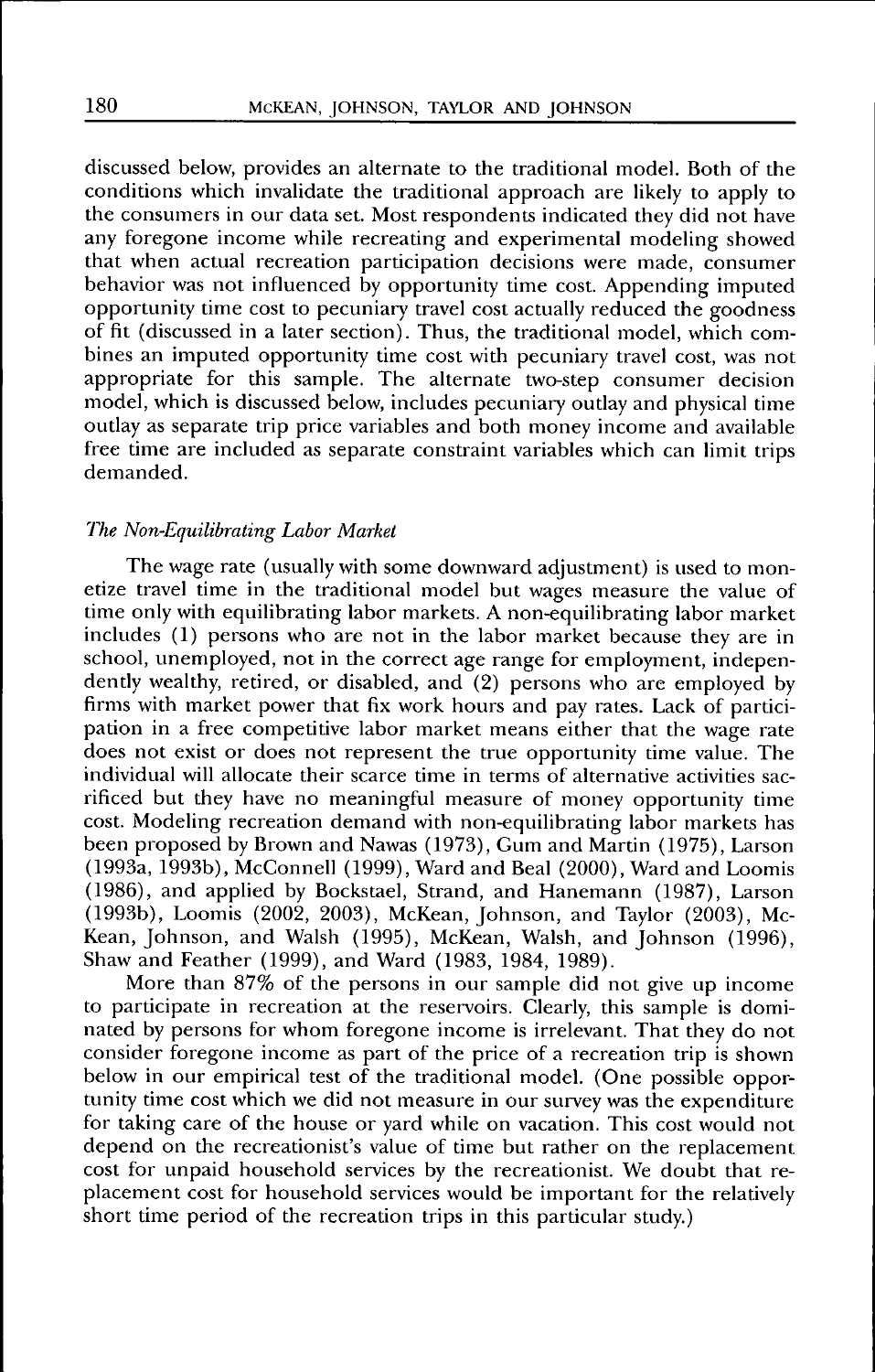#### The Two-Step Decision Model

The two-step decision model of consumer behavior first considers "long run" life-changing decisions (Bockstael et al., 1987; Larson, 1993b; McKean et al., 2003; Shaw & Feather, 1999). Thus, for persons of working age, specification of a two-step decision model begins with consideration of the labor market.<sup>3</sup> Variables related to the labor market are designated as step one variables while a consumer's selection of each consumer good is relegated to step two. Step one decisions can involve, work time versus non work or consumption time, choice of occupation, industry of employment, investment in education or skills, attributes of the region of residence, choice of residence location relative to work versus recreation sites, and other longrun factors affecting quality of life. The first step in the decision process determines total free time which can be used for consumption but does not attempt to decide among individual goods. In contrast, the traditional model assumes that *all* decisions are made in a single step. Thus, each time a consumer considers the purchase of a time-consuming good they would need to reevaluate the effect on their income and negotiate with their employer or change employers in order to jointly maximize satisfaction from earned income and consumption. Such behavior seems impractical or impossible in many cases. The two-step decision model assumes that the less important and often trivial short-run consumption decisions do not involve a reassessment of work hours, income, or employment. Recreation choices are shortrun decisions "conditioned on longer-run labor choices" (Bockstael et al., 1987). If consumers pre-allocate time for work and consumption, then work time is not a consumer choice variable in step two and the wage rate is irrelevant as a measure of their time value in step two. Thus, step two is, in effect, a non-equilibrating labor market. It is this consumer decision to preallocate labor time versus leisure and consumption time in step one that determines the nature (variable specification) of their recreation demand curve specification in step two.

The two-step model overcomes theoretical problems which have not been successfully addressed by the conventional travel cost model. First, there is the assumption by the conventional model that income is exogenous. The basis for this assumption is missing in the conventional model (Shaw & Feather, 1999). Theoretically, income may be endogenous in the traditional model leading to simultaneity bias. The two-step model determines equilibrium values for both income and free time in step one so that they are properly exogenous in the consumer goods demand functions in step two. A second deficiency in the conventional model concerns the price variable. The location of residence could be selected to minimize the cost of recrea-

<sup>&#</sup>x27;Early two step decision models assumed that consumers first partitioned spending among major product groups and in the second stage allocated spending within the subgroups to individual goods (Strotz, 1957, 1959; Pollak, 1969; George & King, 1971; Browning & Meghir, 1991; Alderman & Sahn, 1993).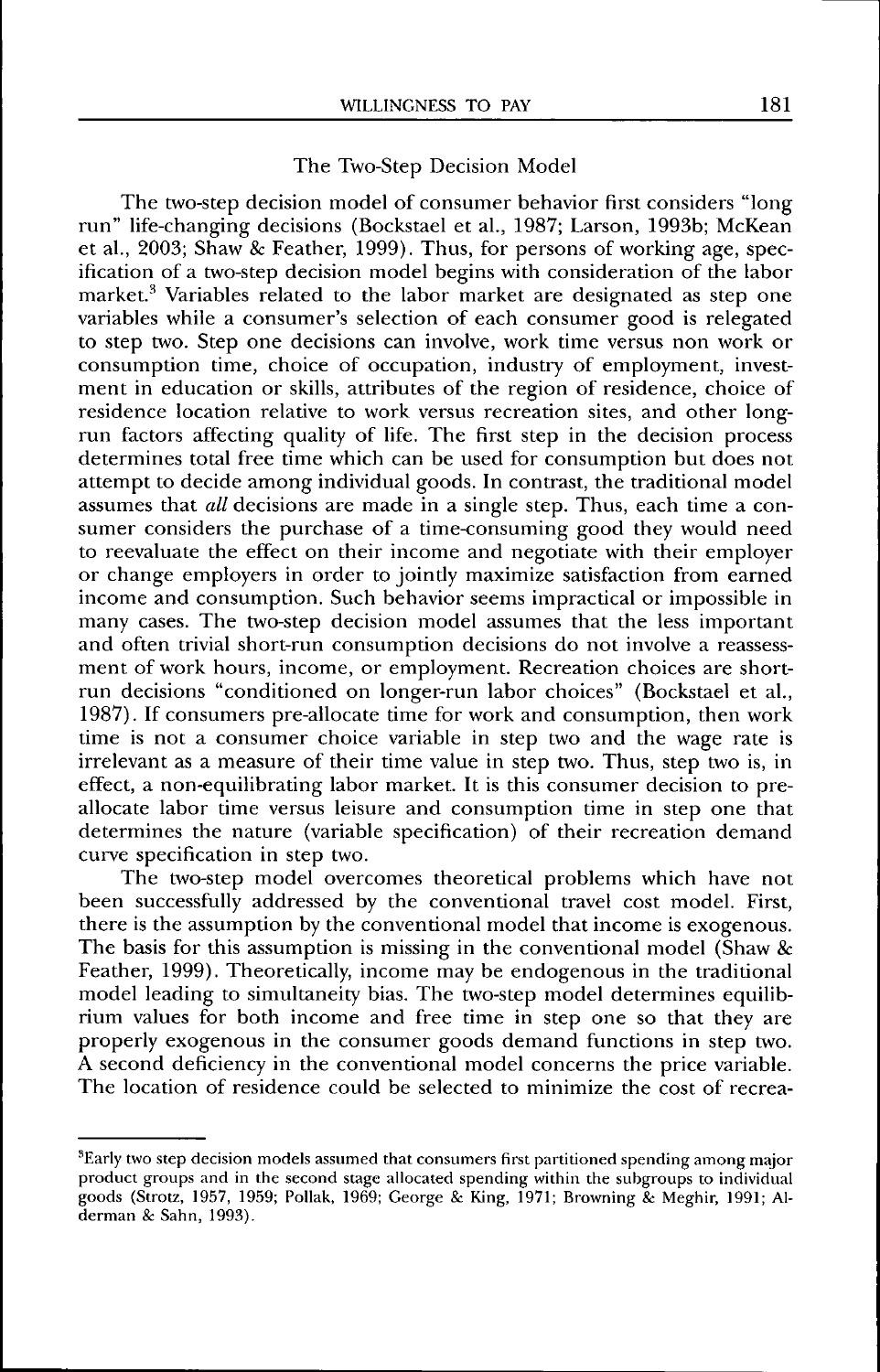tion travel, making recreation price (travel cost) endogenous (Parsons, 1991). The traditional travel cost model is theoretically subject to simultaneity bias if residence location is endogenous. The two-step model removes this simultaneity flaw because the selection of a residence is part of the longrun decisions made in step one. Thus, recreation demand in step two is free of price simultaneity.

The wage rate is no longer a relevant measure of the opportunity cost of time because work time and leisure time are intentionally pre-allocated by the consumer in step one and thus there can be no substitution of time from consumption to work in step two. The important effect is that the *full price* (pecuniary plus foregone income) for the aggregate of all timeconsuming goods which can exist in step one, is inoperable in step two for individual goods. Physical time prices and money prices are separate entities in the individual consumer demand functions. There can be substitution of time among different goods but not between goods and work. The conditional recreation demand function will contain, *Ptravel, Ttravel, Tavail,* and *INC.* (The term conditional denotes preallocation of labor versus leisure.) Conditional recreation demand is shown in [1]:

$$
Q_s = f(Ptravel, \; Travel, \; Tavail, \; INC, \; O)
$$
 [1]

where vectors *Ptravel* and *Ttravel* are out-of-pocket and physical time prices to access the primary recreation site and prices for closely related goods including other sites. The variables, *Tavail* and *INC,* are available time and money income constraints, and vector *O* includes all other demand shift variables. Equation [1] is the basis for the empirical estimates which follow.

This two-step decision model is used in place of the traditional model to measure the value of reservoir recreation on the lower Snake River in eastern Washington. The model applies if recreationists either pre-allocate their time for work, and leisure prior to deciding among consumer goods (the two-step decision model), or employers set work hours, and/or the recreationists are not in the labor force (disequilibrium labor market). Any of these conditions create a situation where money and time variables cannot be collapsed into a single variable. Thus, recreationists must consider income and time separately which results in separate pecuniary and physical time prices for a trip and separate income and physical time constraint variables.

## *Specification of Closely Related Coods Prices*

Definition of the pecuniary travel cost is critical to the accurate measurement of benefits (Randall, 1994). The minimum expenditure required to travel from home to the recreation site and return (Ward, 1984) is adopted here as the appropriate measure because any excess of that amount is for other goods. Non transport spending of money and time during the trip is often associated with closely related goods which enhance the recreation experience (McKean et al., 1996; Parsons *8c* Wilson, 1997; Rosenthal, 1987). For example, time-on-site must be a closely related good because of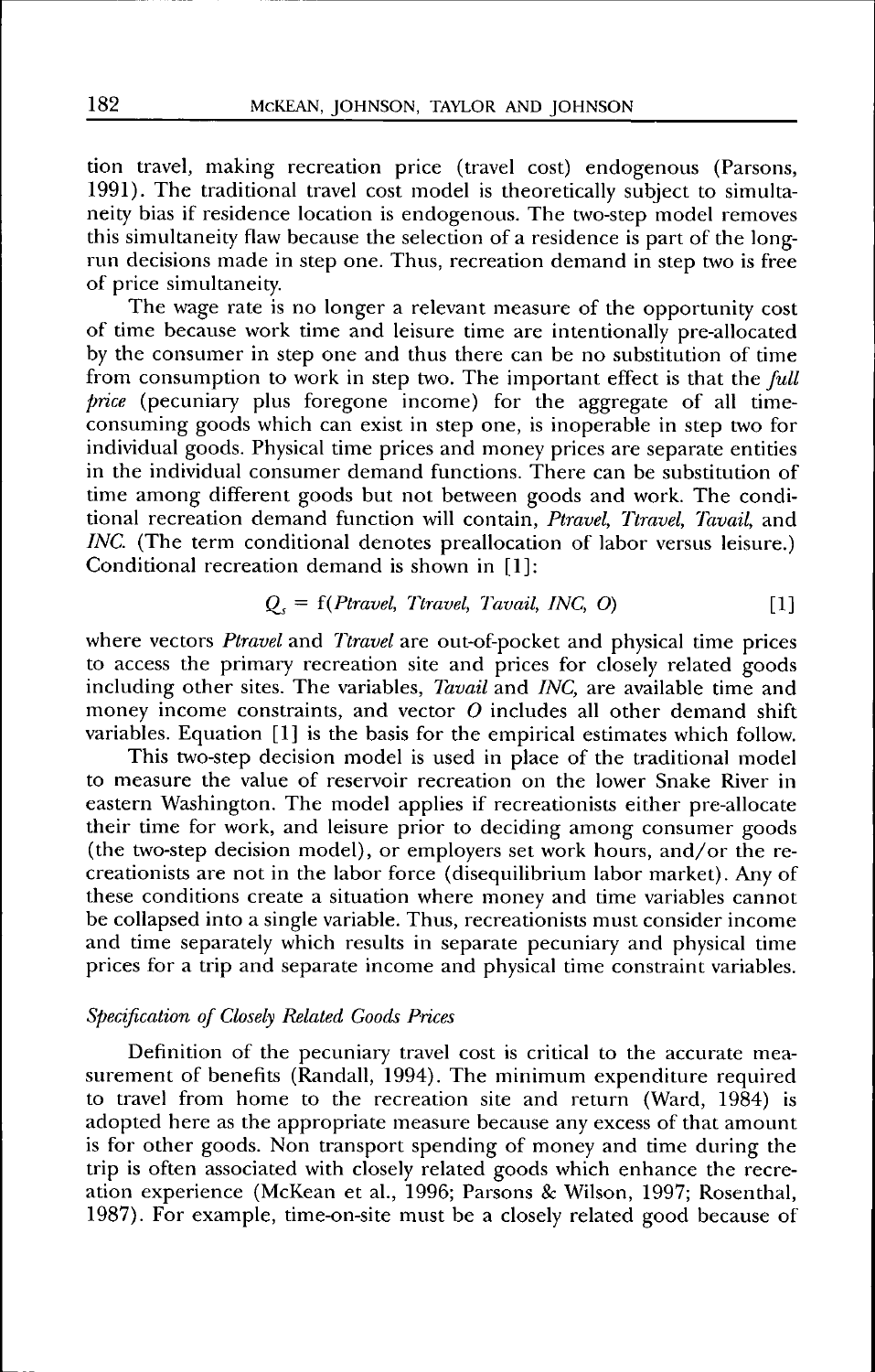the weak complementarity principle (Maier, 1974) upon which measurement of benefits from the TCM is founded, (e.g., a travel cost must be paid in order to benefit from the recreation site and the site has no recreation value to the consumer without spending time at the site.) The sign of the coefficient relating trips demanded to particular time and money "expenditures" made during the trip reflects whether the purchase is a complement or substitute good. The effect of these "related activities" on site demand can be statistically adjusted for through the inclusion of the relevant prices paid during travel or on-site and for side trips. Travel cost models often exclude the prices of on-site time, purchases, and other trip activities which are likely to be the principal closely related goods consumed by recreationists. Exclusion of these variables is very likely to create underspecification bias.

## *The Survey*

In this study, an expanded TCM survey was designed to include money and time costs of on-site time, on-site purchases, the money and time cost of other activities on the trip, and available free time and income. An important question asked if income was foregone while traveling or recreating (Johnson, 1989). Most travel cost surveys omit this important question.

Recreationists were first contacted at the reservoirs and requested to take part in the outdoor recreation demand mail survey. The sample list was collected by University of Idaho students who lived in trailers at the reservoirs throughout the recreation season and who had university vehicles to traverse the 140-mile long reservoir to sample names and addresses. A total of 627 surveys was mailed out with 417 useable returns yielding an overall response rate of 66.5% for the non angler recreation demand questionnaire. This survey was limited to persons previously contacted at the site who indicated non angler recreation was preferred to other recreation activities such as fishing. (A survey designed specifically for anglers was sent to those who indicated fishing was their primary interest.) However, some respondents still indicated a high preference for fishing when the questionnaire was returned. The sample was further reduced when those ranking fishing first on a scale of 1 to 10 were deleted from the sample. The final sample size was 332 non angler recreation groups.

The average non angler recreationist had visited the lower Snake River reservoirs for 12.1 years and traveled 246 miles (round trip) from home to recreation site. Travel distance varied by activity which indicates differences in perceived value of the activities. Distance traveled by persons prirnarily interested in boating (146 miles) was less than for other activities, such as camping (383 miles). Time-on-site for activities such as swimming (28 hours) and picnicking (29 hours) was small in comparison to other reservoir activities such as boating (46 hours) and camping (55 hours). The full sample of non angler recreationists averaged 39.5 hours on-site per trip.

The sub-samples of recreationists who preferred swimming also included many who liked camping. The same was true for the picnicking sub-sample.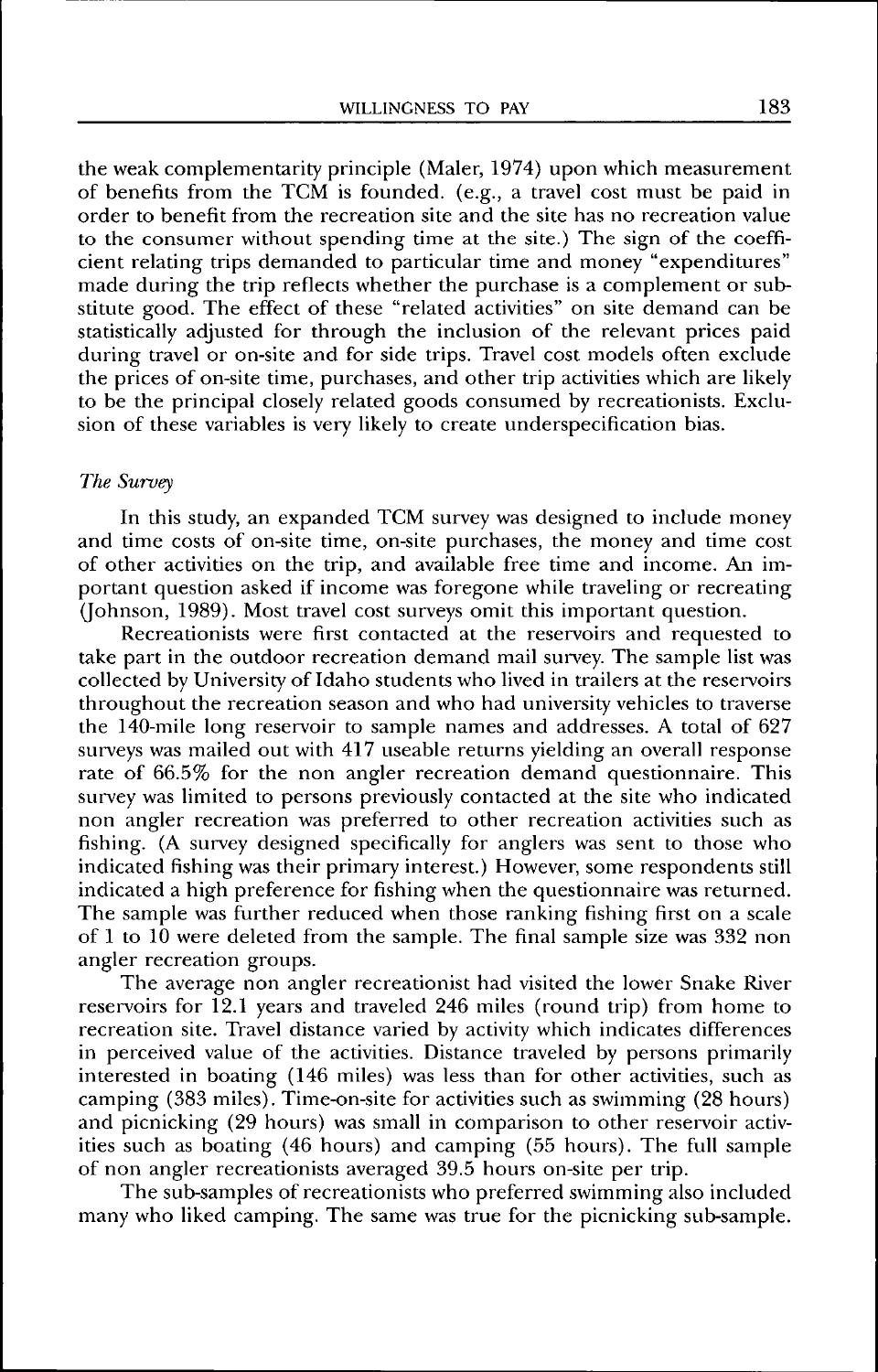Thus, the value for these subsets really reflected a composite of camping and swimming or picnicking. Limiting the swimming/picnicking sample to those who did not stay overnight reduced time on site to 6.5 hours for this subsample. Day trips are thought to be more typical for swimming or picnicking.

Another concern was multiple destination trips. Some 12.6 percent of the full sample visited a second recreation site away from the reservoirs for at least three hours during the trip. For this sub-sample of visitors the recreation value measured per trip includes some value received from visiting the second recreation site. However, when these recreationists were removed from the sample the estimated net value per trip and trips per year both increased. Overstatement of benefits did not occur with the inclusion of multiple site visitors. Instead of reducing benefits, exclusion of multiple site trips would increase total benefits by about 19 percent.

# *Definition of Demand Variables*

The definitions for the variables in the estimated travel cost models are shown in Table 1. The dependent variable for the travel cost model is *Q\_^,* annual reported trips from home to the outdoor recreation site. Quantity demanded is defined as the number of annual outdoor recreation trips from home to the lower Snake River reservoirs.

The money price variable is *Ptravel,* which is the pecuniary travel cost to the outdoor recreation site. Accurate estimation of cost per mile is important because the estimated benefits in the travel cost model used here vary directly with the assumed cost per mile. The average reported travel cost was 19.67 cents per mile per vehicle.'' In comparison, the average full cost, including fixed ownership costs, estimated by the American Automobile Association (AAA), was 46.1 cents per mile. However, AAA found direct oper-

# *TABLE 1 Definition of Variables*

| Annual trips from home to the Lower Snake River reservoir outdoor recreation<br>site (dependent variable).          |
|---------------------------------------------------------------------------------------------------------------------|
| The recreator's out-of-pocket round trip travel cost to the outdoor recreation                                      |
| site, in dollars.                                                                                                   |
| The recreator's round trip travel time to the outdoor recreation site, in hours.                                    |
| The recreator's on-site out-of-pocket costs at the reservoirs on outdoor<br>recreation during the trip, in dollars. |
| The recreators discretionary time available per year, in days.                                                      |
| The time spent on other non-recreation activities during the trip.                                                  |
| The recreator's total outdoor recreation experience at the reservoirs, in years.                                    |
| A dummy variable, one for persons who had a boat and zero otherwise.                                                |
|                                                                                                                     |

<sup>&</sup>lt;sup>4</sup>A concurrent survey of 537 anglers resulted in travel costs of 19 cents per mile per group (Agricultural Enterprises, Inc. & University of Idaho, 1999).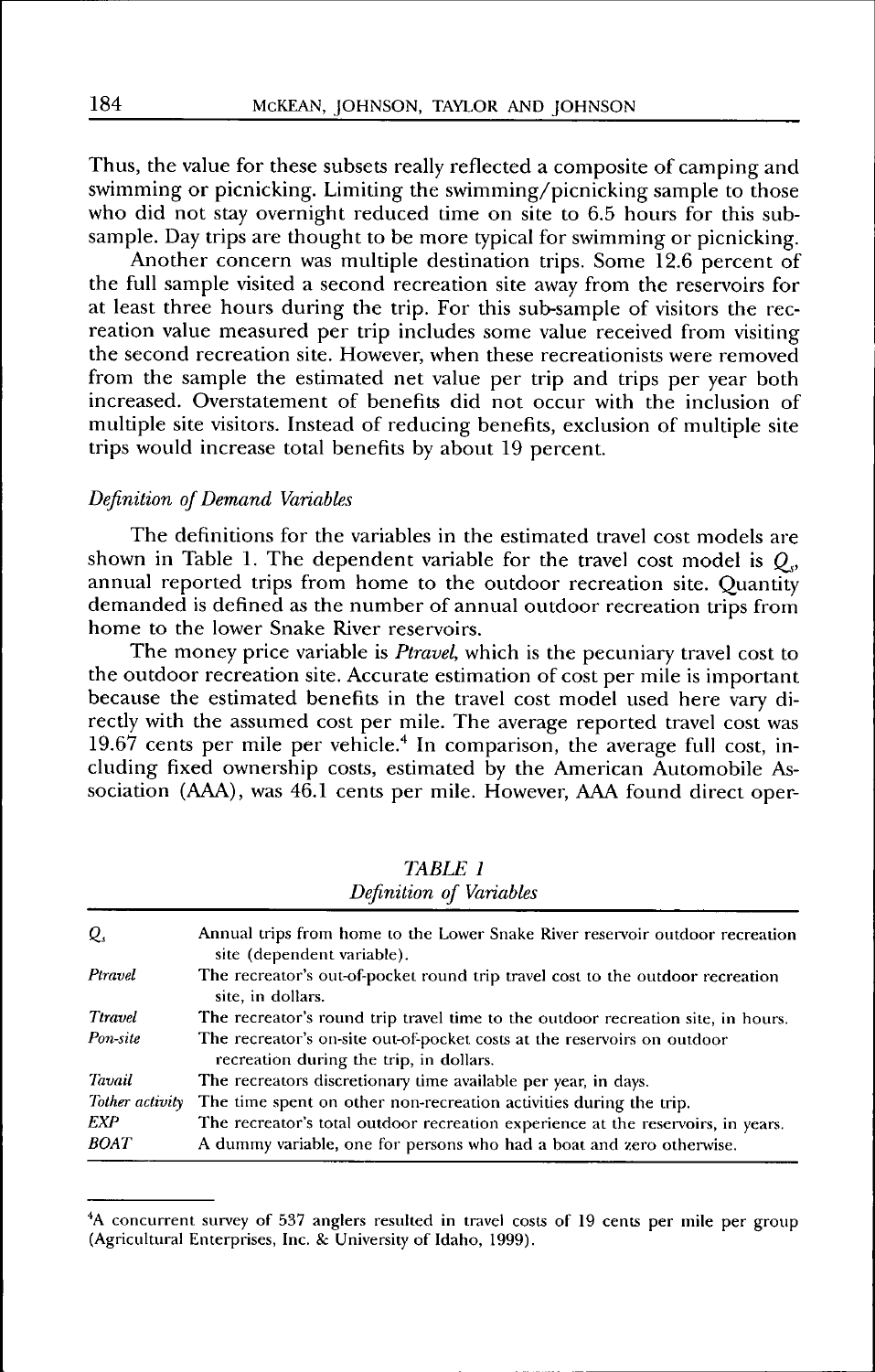ating costs were less than 10 cents per mile. Inclusion of much of the fixed ownership costs may be inappropriate when making recreation travel decisions unless the vehicle was purchased only for recreational use. Operating costs for vehicles in our sample are likely to be higher than the national average because of the larger share with campers or trailers. The average party size per vehicle was 2.21 (USACE survey, 1994) resulting in a travel cost of 8.9 cents per mile per recreationist. The money cost of travel per person per trip was the product of round trip distance for each party and cost per mile per recreationist. Cost per mile was based on average recreadonist-reported cost rather than costs based on AAA data. Recreationists' perceived price was judged the relevant variable for decisions on the number of outdoor recreation trips to take (Donnelly, Loomis, Sorg, & Nelson, 1983). The physical time price for each individual was measured by *Ttravel* which is reported round trip driving time in hours. Both pecuniary travel cost and the physical time cost of travel were highly significant in most demand functions.

#### *Closely Related Coods Prices*

Prices must include separate pecuniary costs and physical time costs. The model calls for the inclusion of round trip driving time from home to an alternate outdoor recreation site, as the physical time price of an alternate outdoor recreation site. Driving time to an alternate site was not significant. The remaining alternate site price variable is the out-of-pocket travel cost to the most preferred alternate outdoor recreation site. The substitute price variable also was not significant.

The variable to measure available free time is *Tavailable.* Restrictions on free time are likely to reduce the number of outdoor recreation trips taken. The coefficient on the discretionary time variable has been positive and highly significant in previous disequilibrium labor market recreation demand studies (Bockstael etal., 1987; Loomis, 2002, 2003; McKean etal., 1995, 1996, 2003). Free time was highly significant in most of the estimated demand functions with the expected positive coefficient. The income constraint variable *{INC)* is defined as average annual family earned and unearned income. The relation of quantity demanded to income may indicate differences in tastes among income groups. Although restricdons on income should reduce overall purchases, it may also cause a shift to "inferior" types of consumer goods. Thus, the sign on the income coefficient conceptually can be either positive or negative. Income was not significant for this sample. Time-on-site at the four reservoirs was not significant but money spent on-site, *Pon-site,* was significant. As expected, the sign was negative indicating that on-site cost was for complementary goods used for recreation at the reservoirs.

## *Other Exogenous Variables*

The strength of a recreationist's preferences for outdoor recreation over alternate activities should positively influence the number of outdoor rec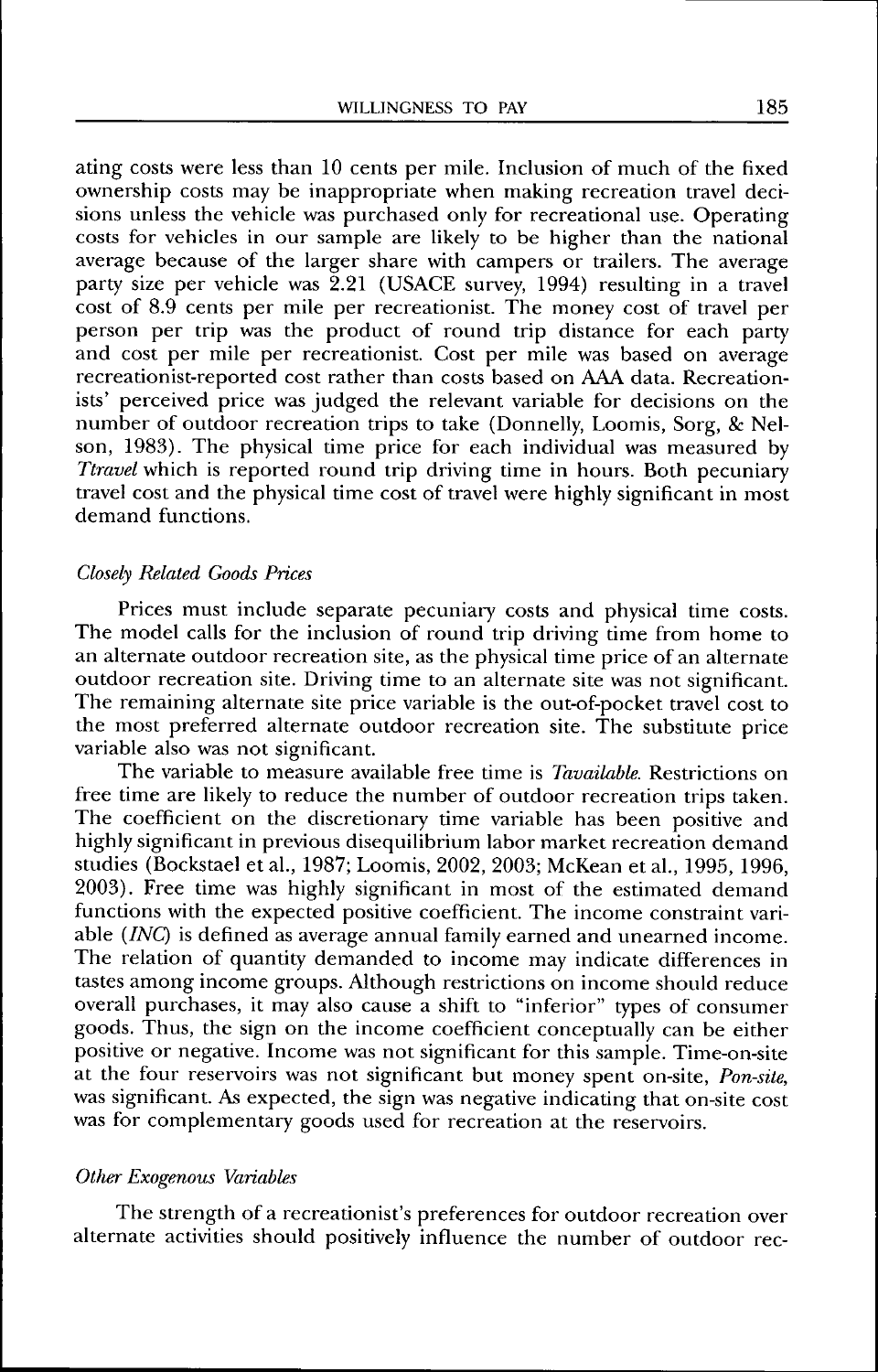reation trips taken to the reservoirs per year. An indicator of taste related particularly to the study site is the number of years that the recreationist has visited the reservoirs. The variable *EXP* measures this aspect of taste. The variable was highly significant in all of the models. A dummy variable, *BOAT,* which identified recreationists that had a boat was included in the model. Possession of a boat increased visit rates and 72.6% of the sarnple of non angler recreationists had boats at the site. The variable *Tother activity,* the time spent on non-recreational activities during the trip, was not significant for some of the sub-samples but was significant in the full sample. It adjusted for time spent on non-recreational activities during the trip which tended to reduce quantity demanded (number of visits per year). Age has been found to influence certain types of outdoor recreation activity. In this sample, age was significant with a negative affect only for the water-skiing activity. However, colinearity prevented the inclusion of the age and boat variables together. Age showed no relationship for the remaining recreation activities and was excluded from all the regressions.

Some 40% of the groups in the full sample recreated at Lower Granite reservoir which adjoins Lewiston, Idaho. This is the only section of the reservoirs that adjoins a major town. However, tests using both intercept and slope dummy variables could not detect a demand shift or slope change for those recreating at the reservoir adjoining Lewiston. Other variables tested and found unimportant included: money or time spent at other recreation sites, money or time spent during the trip away from the reservoirs, and money spent on non recreation activities during the trip

#### Methods

# *Statistical Concems for Demand Curve Estimation*

The dependent variable is a count of recreation trips to the study site taken over the year and the data are based on a mail survey of recreationists contacted on-site. Thus, the chosen estimator must account for the fact that the dependent variable is a nonnegative integer from a truncated endogenously stratified sample and where the data also were found to exhibit overdispersion.

Because the data for the dependent variable (visits per year) are positive integers, truncated below one visit per year, equation estimation by ordinary least squares regression is inappropriate. Truncation occurs when part of the data are excluded from the sample. The on-site survey sample excluded persons who did not recreate at the study site. Maddala (1983) shows that conventional least squares regression slopes will be biased toward zero when the dependent variable data are truncated from below. Therefore, an estimation method is required which accounts for a dependent variable that is truncated and a nonnegative integer. Both truncated Poisson and truncated negative binomial regression are appropriate for dependent variables that are nonnegative count data (Greene, 1981, 2002; Hellerstein & Mendelsohn, 1993).

The significance of the coefficients in a Poisson regression can be greatly overstated if the variance of the dependent variable is not equal to its mean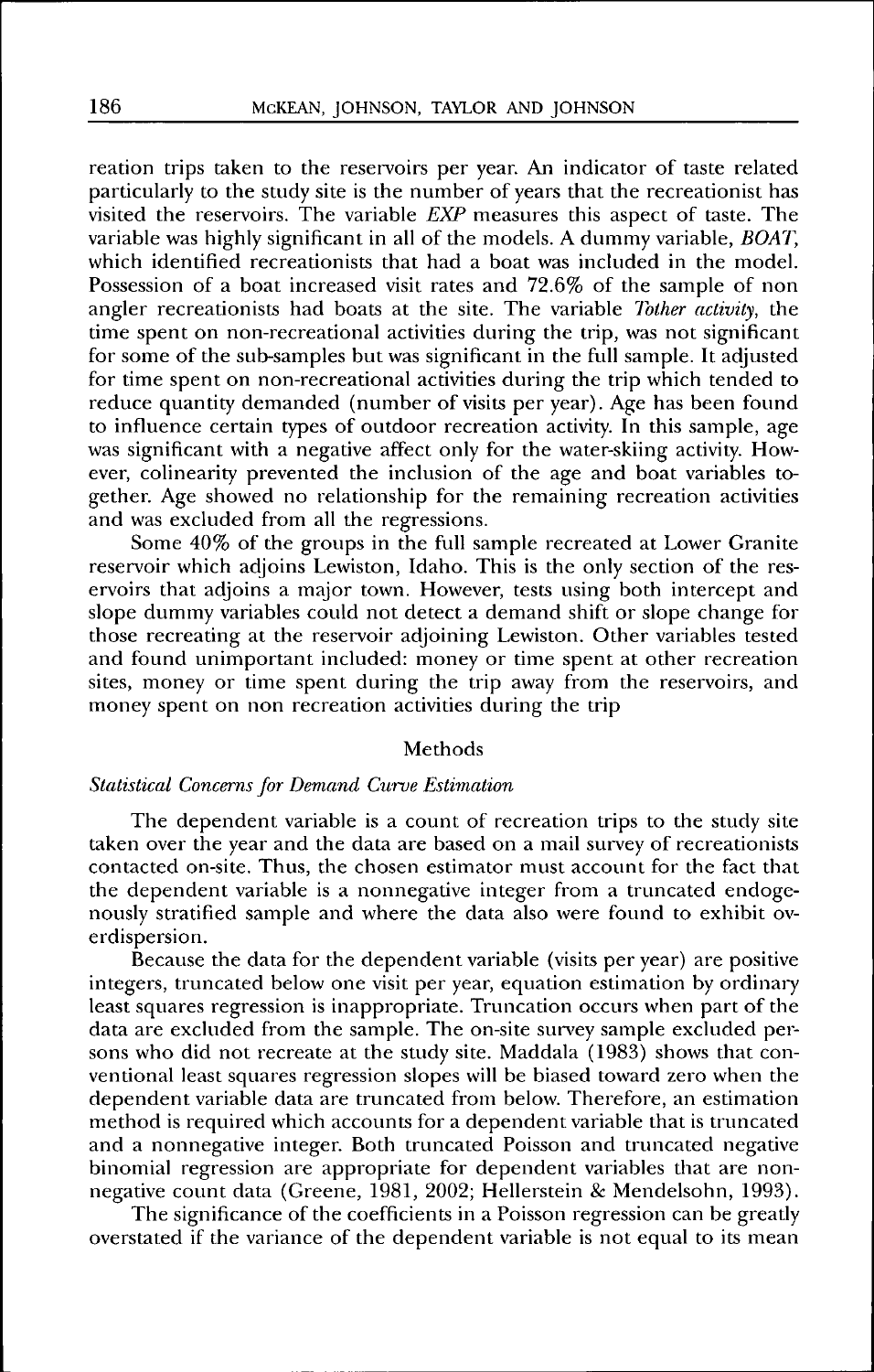(overdispersion). The negative binomial regression does not have this shortcoming. Tests developed by Cameron and Trivedi (1990), and shown in Greene (2002), indicated that overdispersion was present in the Poisson model. Moreover, the  $\epsilon$  values appeared inflated in the Poisson regressions compared to the negative binomial regressions. Another test is available by actually running the negative binomial regression. The model has an overdispersion rate shown by var $(Q_i)/E(Q_i) = 1 + \alpha E(Q_i)$ . When the truncated negative binomial regression with adjustment for endogenous stratification was estimated, the coefficient on the overdispersion parameter, alpha, was not significant in most of the estimated demand models. However, much of the evidence indicated that  $Var(Q)/E(Q) = 1$  was violated. Therefore, the truncated negative binomial regression technique (Haab & McConnell, 2002) was used in place of truncated Poisson regression.

Self selection effects are of concern when site samples are utilized. Loomis (2003) measured the extreme bias in estimated net benefits which can occur because of self selection. The truncation adjustment accounts for exclusion of zero values but it does not adjust for the possibility that frequent visitors are more likely to be in the sample than are less frequent visitors. Although Englin and Shonkwiler (1995) provide a simple technique to adjust Poisson regression for endogenous stratification, an adjustment for negative binomial regression did not exist. William H. Greene (Econometric Software, Inc., personal communications, 2001) provided new code for the Limdep 7 (or later) program which can be used to obtain full information maximum likelihood estimates of truncated negative binomial regression adjusted for endogenous stratification. The new Limdep control statements are shown in McKean et al. (2003).

## Results

The estimated regression coefficients from the truncated negative binomial regressions adjusted for endogenous stratification are reported in Table 2. Poisson and negative binomial regressions, with a linear relation on the explanatory own price variable are equivalent to a semilog functional form. Adamowicz, Fletcher, and Graham-Tomasi (1989), show the annual consumers surplus estimate for the semilog function as  $CS_d = -Q^*/\beta$ , where  $\beta$  is the estimated slope on price (pecuniary travel cost) and  $Q^*$  is average annual visits. Consumers surplus per trip from home to site is  $-1/\beta$ . The estimate of consumers surplus is invariant to the distribution of trips along the demand curve. Thus, it is not necessary to numerically calculate surplus for each data point and sum as would be the case if the surplus function was nonlinear.

The full sample of non angler recreators was broken into five recreation categories (see Table 2) by selecting those who ranked a given activity 1 or 2 on a scale of 1 to 10 (3 was included for swimming). Respondents often preferred more than one activity. For example, the sample for camping demand also included 4.4% who also liked swimming, 5.6% who liked picnicking, 13.8% who liked water-skiing, 16.9% who liked boating and very small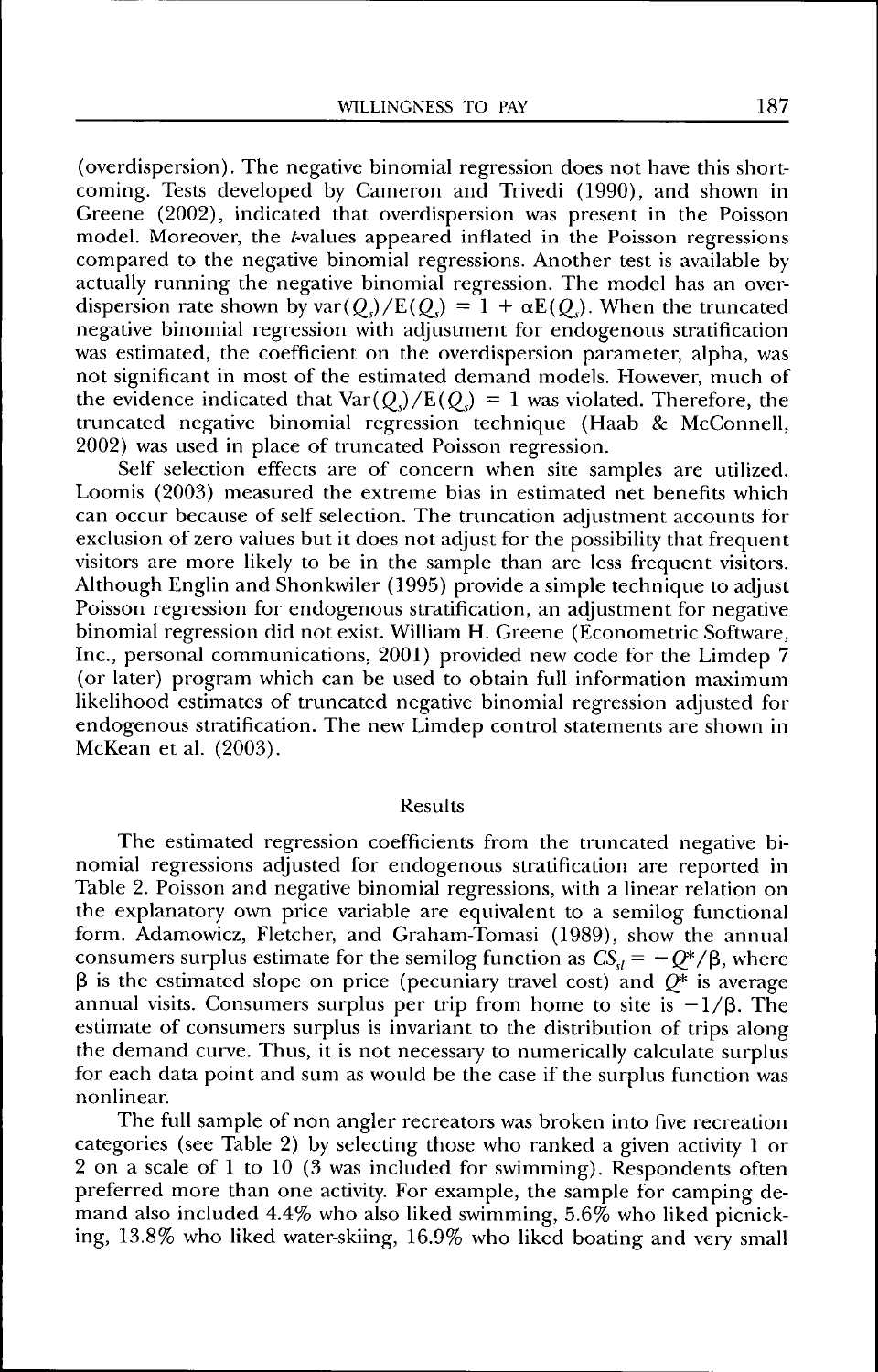| Activity                           | Full<br>Sample<br>$(n = 332)$ | Camping <sup>2</sup><br>$(n = 160)$ | Boating<br>$(n = 132)$           | Water Ski<br>$(n = 97)$  | Swimming<br>$(n = 77)$   | Picnicking<br>$(n = 107)$ |
|------------------------------------|-------------------------------|-------------------------------------|----------------------------------|--------------------------|--------------------------|---------------------------|
| Demand<br>Variable                 | Coefficient<br>& t-Ratio      | Coefficient<br>& t-Ratio            | Coefficient<br>& <i>t</i> -Ratio | Coefficient<br>& t-Ratio | Coefficient<br>& t-Ratio | Coefficient<br>& t-Ratio  |
| Constant                           | $-0.9352$<br>$-1.97$          | $-2.4342$<br>$-0.73$                | $-0.0264$<br>$-0.05$             | $-1.4072$<br>$-1.24$     | $-0.6639$<br>$-0.87$     | $-0.3831$<br>$-0.67$      |
| Ptravel                            | $-0.0406$<br>$-6.90$          | $-0.0286$<br>$-3.06$                | $-0.0551$<br>$-6.37$             | $-0.0514$<br>$-5.32$     | $-0.0232$<br>$-1.83$     | $-0.0266$<br>$-2.43$      |
| $L(Ttravel)^{1}$                   | $-0.1735$<br>$-2.75$          | $-0.2724$<br>$-1.71$                | $-0.2285$<br>$-2.30$             | $-0.1343$<br>$-1.79$     | $-0.3163$<br>$-2.28$     | $-0.0877$<br>$-0.69$      |
| Pon-site                           | $-0.0022$<br>$-3.53$          | $-0.0026$<br>$-1.89$                | $-0.0028$<br>$-2.16$             | $-0.0026$<br>$-4.28$     | $-0.0029$<br>$-1.34$     | $-0.0040$<br>$-2.13$      |
| L(EXP <sup>1</sup>                 | 0.2468<br>3.72                | 0.4100<br>3.57                      | 0.2284<br>2.30                   | 0.2349<br>2.48           | 0.3144<br>2.49           | 0.2349<br>2.45            |
| <b>BOAT</b><br>Tavailable          | 1.1435<br>7.33<br>0.0067      | 0.70<br>3.63<br>0.0025              | 1.1317<br>3.27<br>0.0003         | 2.8929<br>2.67<br>0.0051 | 1.3638<br>3.76<br>0.0032 | 1.0548<br>4.39<br>0.0036  |
| Tother activity                    | 4.55<br>$-0.0730$             | 1.87                                | 0.14<br>$-0.0336$                | 1.87<br>0.0829           | 1.59<br>$-0.2712$        | 2.43<br>$-0.1599$         |
| Adjusted $\mathbb{R}^2$            | $-2.06$<br>0.56               | 0.60                                | $-1.09$<br>0.58                  | 1.01<br>0.58             | $-1.36$<br>0.68          | $-2.09$<br>0.62           |
| Net Value per<br>Person per Trip   | \$24.65                       | \$34.96                             | \$18.16                          | \$19.46                  | \$43.13<br>(\$7.26)      | \$37.58<br>(\$7.26)       |
| Avg. Annual<br>Visits by Person    | 7.36                          | 4.09                                | 9.87                             | 9.43                     | 7.92<br>(11.56)          | 6.04<br>(11.56)           |
| Net Value per<br>Person per Year   | \$181.42                      | \$142.99                            | \$179.24                         | \$183.51                 | \$341.59<br>(\$83.92)    | \$185.25<br>$(\$83.92)$   |
| Estimated<br>Persons per Year      | 24,963<br>\$4.53              | 2,756<br>(30, 777)                  | 8,192<br>\$1.468                 | 1,420<br>\$0.261         | 5,580<br>\$1.906         | 7,015<br>\$1.300          |
| <b>Total Net Value</b><br>per Year | million                       | \$0.394<br>(4.400)<br>million       | million                          | million                  | (\$0.468)<br>million     | $(\$0.589)$<br>million    |

| TABLE 2                                                         |  |  |  |  |  |
|-----------------------------------------------------------------|--|--|--|--|--|
| Non Angler Recreation Demand Functions, Two-Step Decision Model |  |  |  |  |  |

'L( ) denotes the variable is a log transform.

<sup>2</sup>Limdep estimators were singular when *Tother* was included.

percentages for sailing, wildlife viewing, hunting, and other non specified activities. The swimming and picnicking activities had very large percentages who liked camping. Time on-site for the swimming and picnicking subsamples showed that many respondents must have stayed overnight which implies camping probably occurred. Thus, the swimming and picnicking estimates show the net value of a trip for campers who also like swimming and picnicking and do not represent the typical visitor, A regression estimated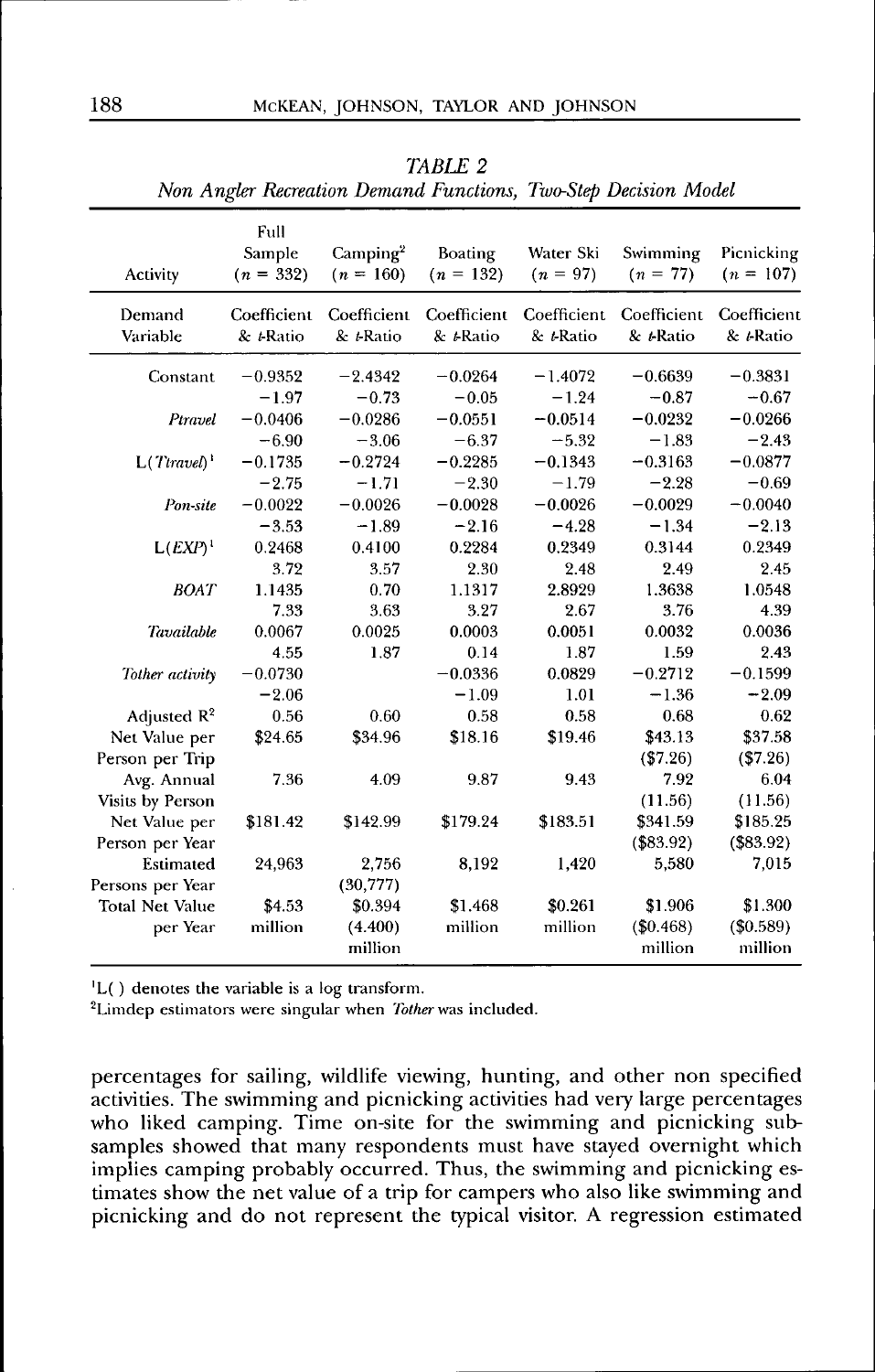on swimmers and picnickers who did not stay overnight resulted in sample of 75 visitors with an estimated net value per person per visit of only \$7.26 compared with \$43.13 for swimming and \$37.58 for picnicking when overnight stays were included (see Table 2). Both values are shown on Table 2 but the much smaller \$7.26 value is used for estimating total benefits. The reduced value per visit was partially offset by the increase in visits per year when the swimming/picnicking sample was restricted to day visits (see Table 2),

The estimated coefficient on travel cost for the full sample using the truncated negative binomial regression adjusted for endogenous stratification was  $-0.04056$ . Consumers surplus per recreationist per trip is the reciprocal or \$24.65. Average recreationist trips per year in the full sample was 7.36. Total surplus is the product of average annual trips and surplus per trip or \$181.42 per recreationist per year. It was estimated that 52,984 unique non angler recreationists visit the reservoirs per year (Normandeau Associates, University of Idaho, & Agricultural Enterprises, Inc., 1999). If we apply our estimated consumer surplus per person per year to all non angler recreationists, total annual benefits would be  $$181.42 \times 52.984 = $9.61$  million. (\$11.45 million if visitors making visits to more than one site are excluded from the regression.) However, our sample under represented demand for over half of the visitors whom the USACE's annual entrance surveys placed in the "other unspecified recreation" and "sight seeing" categories.<sup>5</sup> Thus, our full sample applies most directly to 24,963 visitors, as shown in Table 2. The resulting value for these visitors would be \$4.53 million based on the demand function estimated for our full sample. If the total net value received by the same (reduced) number of visitors was based on the separate demand functions for each recreation activity, the total net value would be only \$3.18 million. The difference can be explained by our faulty full sample which overweighted the high value campers who also liked swimming and picnicking relative to the low value day trip swimming and picnicking, as discussed earlier.

## *Net Non Angling Benefits with Breaching*

The net effect of breaching on non angling benefits is found by subtracting our benefit estimate from the Loomis (2002) projected benefits with dam breaching. The benefit estimates based on our sample exclude sightseeing and other which account for 52.44% of total visits measured by the USACE. More than 75% of the sight seeing and other sub-sample were also included in the camping sub-sample. Thus, the respondents in the sight seeing and other categories are assumed to have the camping valuation for visits. With this assumption, total annual benefits from camping increases

<sup>&</sup>lt;sup>5</sup>The USACE entrance survey results (excluding fishing) were, camping 5.2%, picnicking 13.24%, boating 15.46%, hunting 0,41%, water skiing 2,68%, swimming 10,53%, sightseeing 14.11%, and other unspecified activities 38.33%.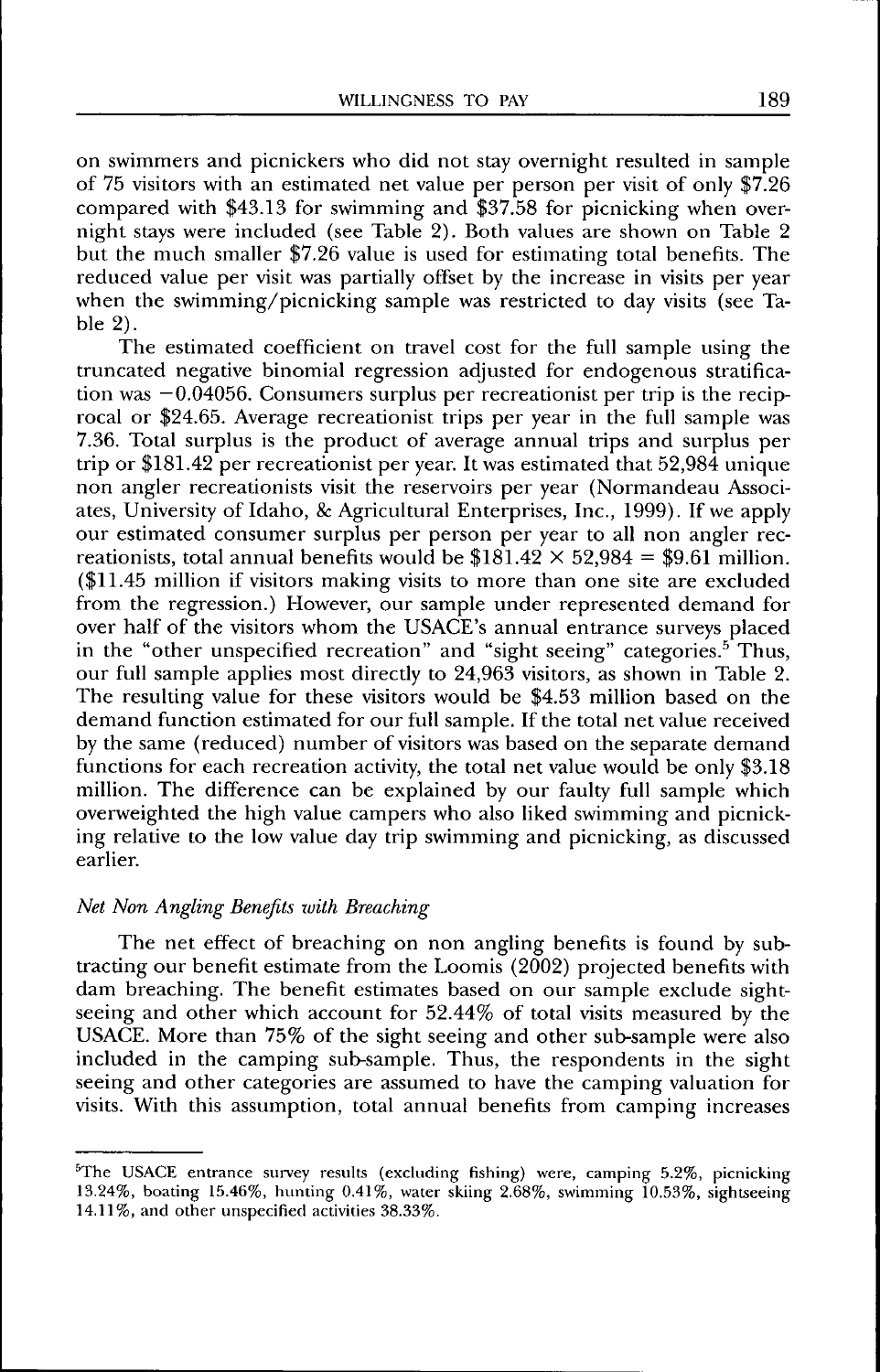from \$0,394 million (shown in Table 2) to \$4,367 million. Adding the benefits measured for the other activities shown in Table 2 results in total non angler benefits without breaching of about \$7.2 million per year. Subtraction of the current non angling recreation benefits (\$7.2 million) from the benefits with breaching  $\left(\frac{102.7}{10}\right)$  to \$310.7 million) yields \$185.5 to \$303.5 million of net non angling recreation benefits with breaching.

#### A Test of the Traditional Travel Cost Model

In tbe traditional travel cost model, the opportunity time cost of travel is usually assumed to be a proportion of reported money income based on the equilibrium labor market assumption (Cesario, 1976; McConnell & Strand, 1981). A downward adjustment of reported income is supposed to account for differing shares of employed persons per group, reduced pay for moonlighting, the part of travel time that could have been worked, and other factors. Little is known about tbese adjustment factors and the income adjustment is often based on "custom."

For comparison purposes, a traditional travel cost model was formulated for tbe boating sub-sample (see Table 4). As is common practice, all visitors were assumed to bave opportunity time cost based on foregone income even though most reported none. Estimated opportunity time cost was the product of annual earned income converted to hourly (division by 2,000) and round trip travel distance converted to hours (division by 50 mph). Physical time variables were excluded from the model. The truncated negative binomial regression technique adjusted for endogenous stratification was applied. Tbe result was a consumer surplus estimate of \$161.09 per person per trip and the model had a *t*-value on the travel cost coefficient of  $-8.19$ . A second regression was estimated wbere only pecuniary travel cost was entered as price. The consumer surplus per person per trip fell to \$14.03 but tbe  $t$ value on the travel cost coefficient increased in absolute value to  $-9.20$ . Consumer surplus estimates for other assumed fractions of imputed opportunity time cost are shown in Table 3. Table 3 shows that the  $\ell$ -value on the

| Fraction of Imputed Income<br>Assumed Foregone | <b><i>t</i>Value on Price Coefficient</b> | Net Value per Person per Trip |
|------------------------------------------------|-------------------------------------------|-------------------------------|
| 1.00                                           | $-8.19$                                   | \$161.09                      |
| 0.35                                           | $-8.75$                                   | \$61.94                       |
| 0.25                                           | $-8.94$                                   | \$47.39                       |
| 0.15                                           | $-9.15$                                   | \$33.20                       |
| 0.05                                           | $-9.30$                                   | \$20.02                       |
| 0.00                                           | $-9.20$                                   | \$14.03                       |

TABLE 3 *Goodness of Fit versus Share of Imputed Income Foregone in the Traditional Travel Cost Model'*

<sup>1</sup>The boating recreation demand model.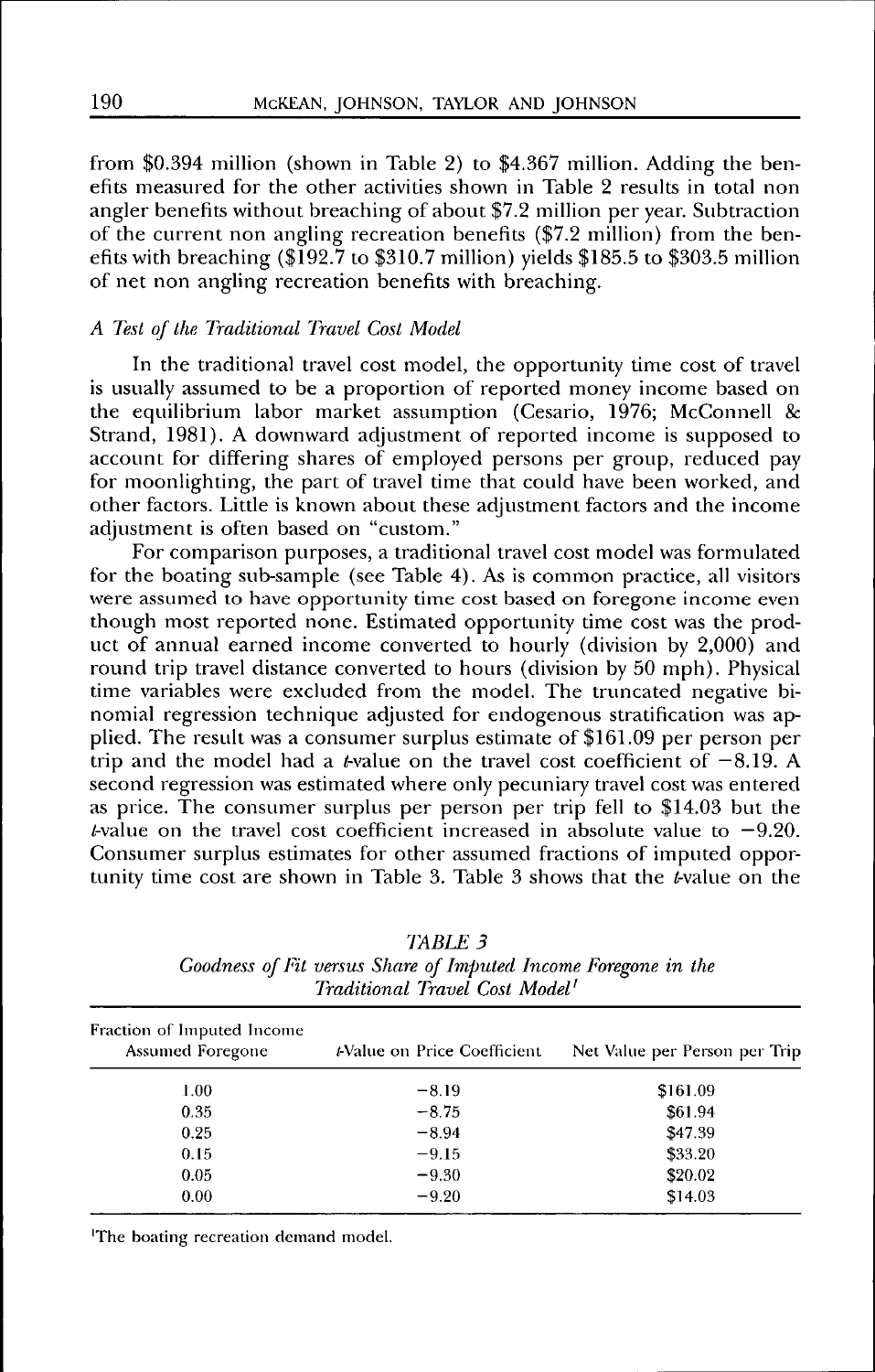# *TABLE 4*

# *The Traditional Travel Cost Model Applied to the Demand for Boating Recreation*

Truncated negative binomial regression with adjustment for endogenous stratification,  $Q_s =$ dependent variable, trips per year to the four reservoirs

| Coefficient | t-Value |
|-------------|---------|
| $-0.7465$   | $-0.77$ |
| $-0.0211$   | $-8.94$ |
| 0.2844      | 2.94    |
| 0.9572      | 2.92    |
| $-0.0036$   | $-2.71$ |
|             |         |

'Assumes 25% of imputed income is foregone.

<sup>2</sup>L() denotes the variable is a log transform.

Adjusted  $R^2 = 0.49$ 

travel cost coefficient reaches a maximum as imputed opportunity time cost approaches close to zero. Also, it is clear that the magnitude of the estimated consumer surplus in the traditional model is critically dependent on the assumed share of earnings that are foregone during the trip. However, increasing the share of foregone earnings that was added to pecuniary travel cost above 5% reduced the fit of the model. For most boat recreationists, it was travel distance, not money opportunity time cost, which "explained" trips demanded per year. (Similar results were found for the full sample but Limdep could not find a solution when the imputed income share was small.)

Replacement of the traditional imputed money time value with physical time in the two-step decision model does not mean that time has no money value. Rather, most consumers did not need and/or desire to use a money value for their time when making recreation consumption decisions. An  $a\dot{v}$ erage money value for time is implicit in a model which incorporates physical time (Ward, 1983; McKean, et al., 1995). For example, a traditional boating demand model with slightly less than 5% of imputed foregone income added to pecuniary travel cost (see Table 3) would result in about the same net value per person per trip (\$18.36) as was found by the two-step decision model (\$18.16). This suggests that, for our sample, the average money value of time used for boating recreation is less than  $\frac{5}{6}$  of the imputed wage rate.

# Summary Remarks

A mail survey was conducted on recreationists at the lower Snake River reservoirs in eastern Washington for the purposes of measuring willingnessto-pay for non angler reservoir recreation. This study used data from a sample list collected on-site which attempted to exclude anglers. The study sample was further reduced by removing respondents who indicated that fishing was their favorite activity at the reservoirs. The demand for several types of non angler recreation at the reservoirs was estimated using a travel cost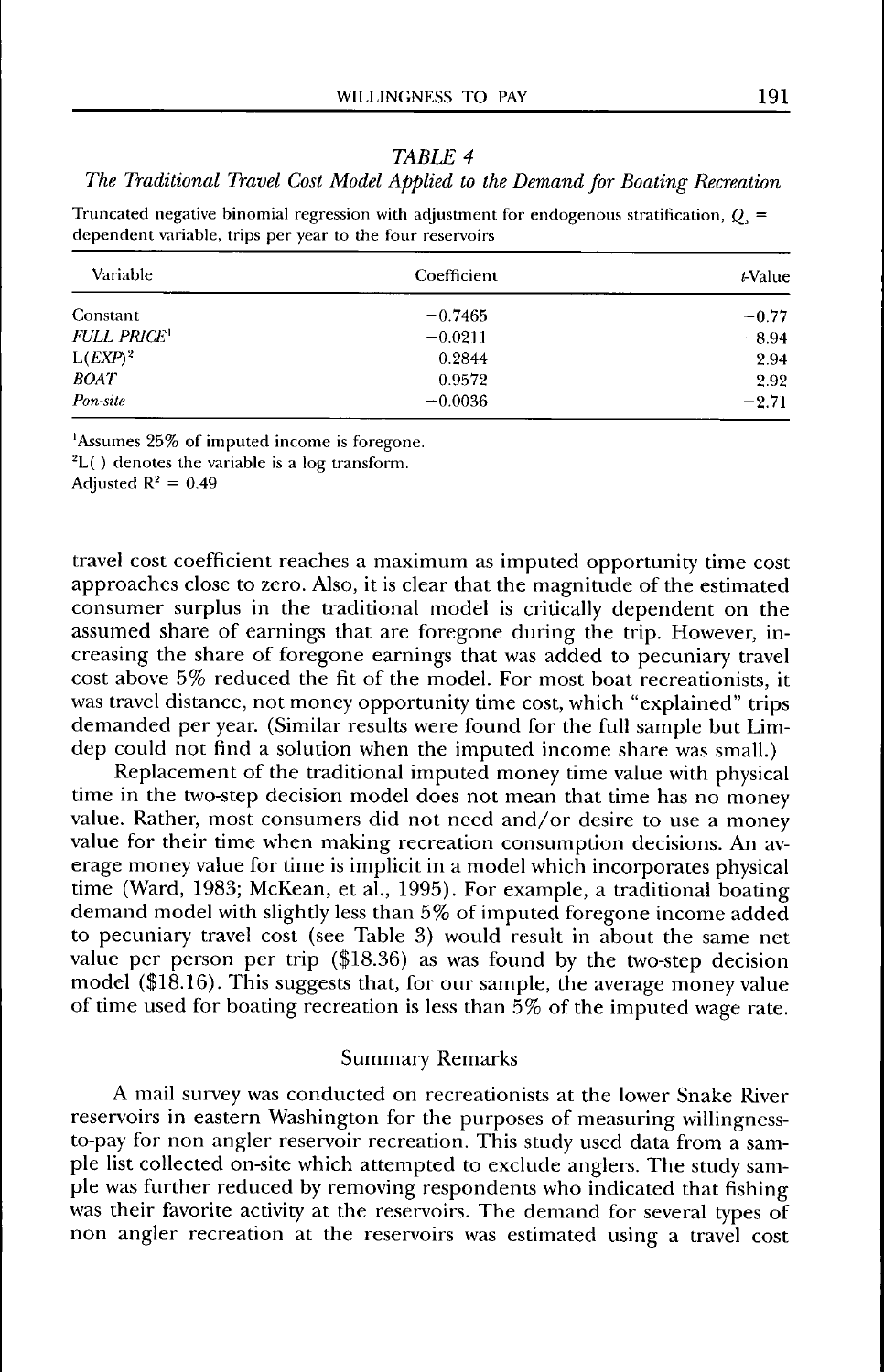model. The recreation demand analysis was based on a two-step decision model wbicb assumes persons did not (or could not) give up earnings in exchange for more free time for recreation. This model requires extensive data on a recreationist's time and money constraints, time and money spent traveling to tbe recreation sites, and time and money spent at the recreation site. The demand equations were estimated using truncated negative binomial regression which incorporated an adjustment for endogenous stratification. Comparison of results for the two-step decision model with the traditional model suggests tbat tbe average implicit value of time foregone wbile recreating (boating sub-sample) was less than 5% of income.

Our full sample did not accurately reflect tbe recreation activity sbares found in the USACE entrance surveys. Thus, our estimated value for each separate activity was combined using the USACE activity share estimates to find total annual benefits lost with breaching. The value of the sight seeing and other unspecified recreation activities could not be estimated because few persons (29) were included in our sample. However, 3/4 of those giving top rating to sight seeing and other also gave top rating to camping. Thus, tbe high value per visit camper sub-sample was expanded to include sightseeing and other. The result was an upper bound estimate of total non angler benefits without breaching of nearly \$7.2 million per year. Non angler recreation at the study site with white water was much more valuable than with the reservoirs. Subtraction of the upper bound current recreation benefits (\$7.2 million) from tbe benefits with breaching (\$192.7 to \$310.7 million) yielded at least \$185.5 to \$303.5 million of annual net non angling recreation benefits with breaching. The large increase in site value with breaching suggests that white water non angling recreation sites are much more scarce relative to demand tban flat water sites in the Pacific Northwest.

#### References

- Adamowicz, W. L., Fletcher,J.J., & Graham-Tomasi, T. (1989). Funclional form and ihe stalistical properties of welfare measures. *Ametican Journal of Agricutlunit Economics, 71,* 414-420.
- Agricultural Enterprises, Inc. & LIniversity of Idaho, Deptartment of Fish and Wildlife. (1999). *Outdoor recreation use and value on the Lozuer Snake River Reservoirs.* Report to Walla Walla District U.S. Army Corps of Engineers. Drumore, PA: Normandeau Associates.
- Alderman, H., & Sahn, D. (1993). Substittition between goods and leistire in a developing country. American Journal of Agricultural Economics, 75, 876-883.
- Becker, G. S. (1965). A theory of the allocation of time. *Economic Journal*, 75, 493-517.

Bockstael, N. E., Strand, I. E., & Hanemann, W. M. (1987). Time and the recreational demand model. *American Journal of Agricultural Economics, 69,* 293-302.

Brown, W. G., & Nawas, F. (1973). Impact of aggregation on the estimation of outdoor recreation demand functions. American Journal of Agricultural Economics, 55, 246-249.

Browning, W. G., & Meghir, G. (1991). The effects of male and female labor supply on commodity demands. *Econometrica, 59,* 925-951.

Gameron, A., & Trivedi, P. (1990). Regression hased tests for overdispersion in the poisson *vaodc\. Journal of Econometrics, 46,* 347-364.

Gesario, F. J. (1976). Valtie of time in recreation benefit sttidies. *t^and tLconomics, 32,* 32-41.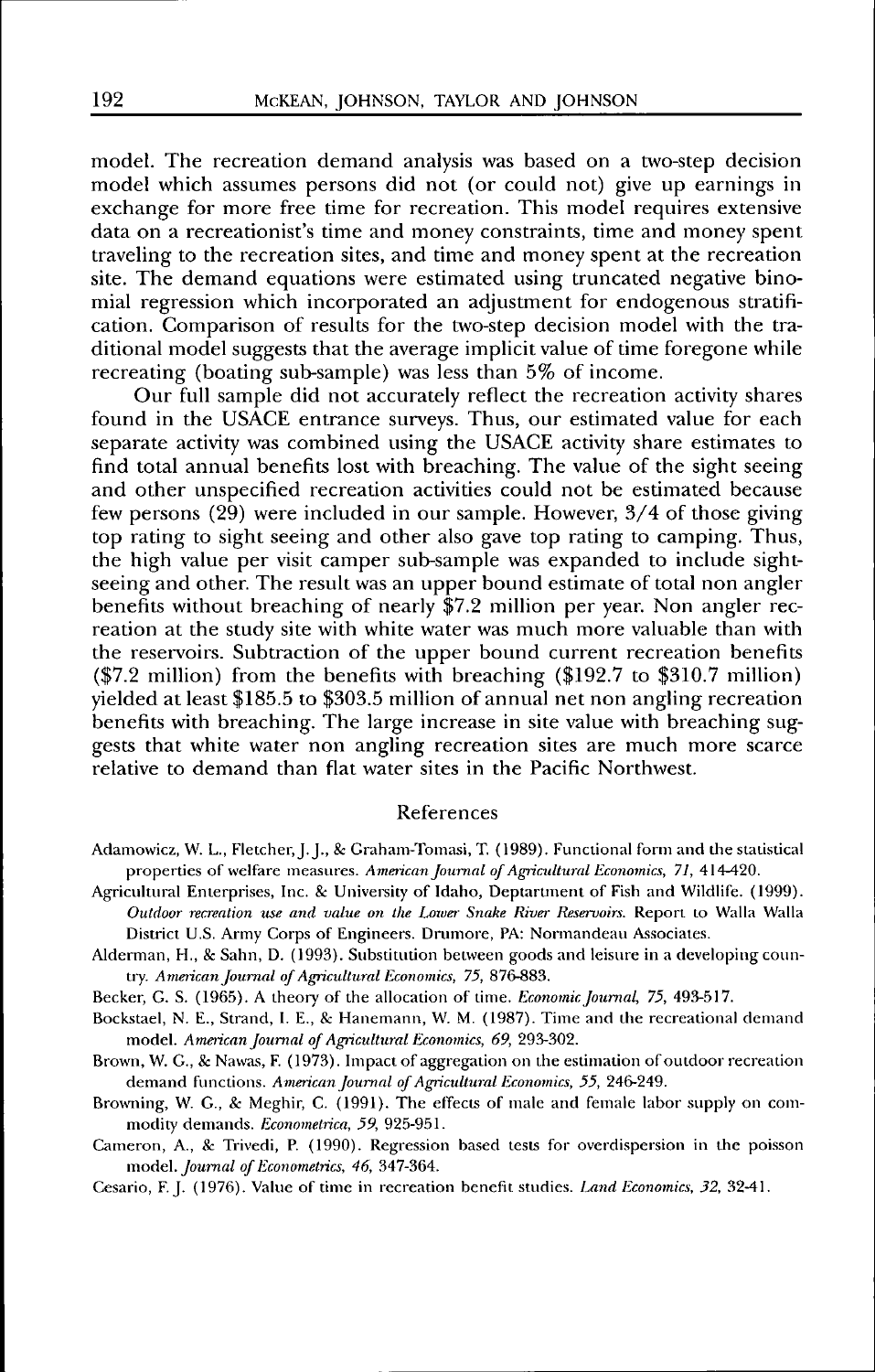- Donnelly, D. M., Loomis, J. B., Sorg, G. F., & Nelson, L. J. (1983). *Net economic value of recreational steelhead outdoor recreation in Idaho.* Resource Bulletin RM-9. Fort Gollins, Golorado: Rocky Mountain Forest and Range Experiment Station, USDA Forest Service.
- Englin, J., & Shonkwiler, J. S. (1995). Estimating social welfare using count data models; An application to long-run recreation demand under conditions of endogenous stratification and truncation. *The Review of Economics and Statistics,* 77(t), 104-112.
- George, P. S. & King, G. A. (1971). *Consumer demand for food commodities in the United States xuith projections for 1980.* Monograph Number 26. LIniversity of Galifornia, Berkeley: Giannini Foundation.
- Greene, W. H. (1981). On the asymptotic bias of ordinary least squares estimator of the tobit model. *Econometrica, 49,* 505-513.
- Greene, W. H. (2002). *IJMDEP, version 8.* Plainview, New York: Econometric Software, Inc.
- Gum, R., & Martin, W. E. (1975). Problems and solutions in estimating the demand for the value of rural outdoor recreation. *American Journal of Agricultural Economics, 57,* 558-566.
- Haab, T. G., & McGonnell, K. E. (2002). *Valuing environmental and natural resources: The econometrics of non-market valuation.* Northampton, MA: Edward Elgar Publishing.
- Hellerstein, D. M., & Mendelsohn, R. (1993). A theoretical foundation for count data models. *American Journal of Agricultural Economics, 75,* 604-611.
- Johnson, D. M. (1989). *Economic benefits of alternative fishery management programs*. Unpublished doctoral dissertation. Fort Gollins, GO.: Golorado State University.
- Larson, D. M. (1993). Joint recreation choices and implied values of time. *Land Economics, 69,* 270-286.
- Larson, D. M. (1993). Separability and the shadow value of leisure time. *American Journal oJ Agricultural Economics, 75, bl2-bll.*
- Loomis, J. B. (2002). Quantifying recreation use values from removing dams and restoring freeflowing rivers: A contingent behavior travel cost demand model for the Lower Snake River. *Water Resources Research,* 38, 1066.
- Loomis, J. B. (2003). Travel cost demand model based river recreation benefit estimates with on-site and household surveys: Gomparative results and a correction procedure. *Watei- Resources Research, 39,* 1105.
- Maddala, G. S. (1983). *Limited dependent and qualitative variables in econometrics.* New York: Gambridge University Press.
- Maier, K. G. (1974). *Environmental economics: A theoretical inquiry.* Baltimore: Johns Hopkins University.
- McConnell, K. E. (1999). Household labor market choices and the demand for recreation. *Land Economics, 75,* 466-477.
- McGonnell, K. E., & Strand, I. E. (1981). Measuring the cost of time in recreational demand analysis: An application to outdoor recreation. American Journal of Agricultural Economics, 63, 1.53-156.
- McKean, J. R., Johnson, D. M., & Walsh, R. G. (1995). Valuing time in travel cost demand analysis: An empirical investigation. *Land Economics, 71,* 96-105.
- McKean, J. R., Walsh, R. G., & Johnson, D. M. (1996). Closely related goods prices in the travel cost model. *American Journal of Agricultural Economics, 78,* 640-646.
- McKean, J. R., Johnson, D. M., & Taylor, R. G. (2003). Measuring demand for flat water recreation using a two stage/disequilibrium travel cost model with adjustment for overdispersion and self selection. *Water Resources Research, 39,* 1107.
- National Marine Fisheries Service (NOAA Fisheries). (December 1, 2000). *Biological opinion: reinitiation of consultation on operation of the federal Columbia river power system, including the juvenile fish transportation program, and 19 bureau of reclamation projects in the Columbia Basin.*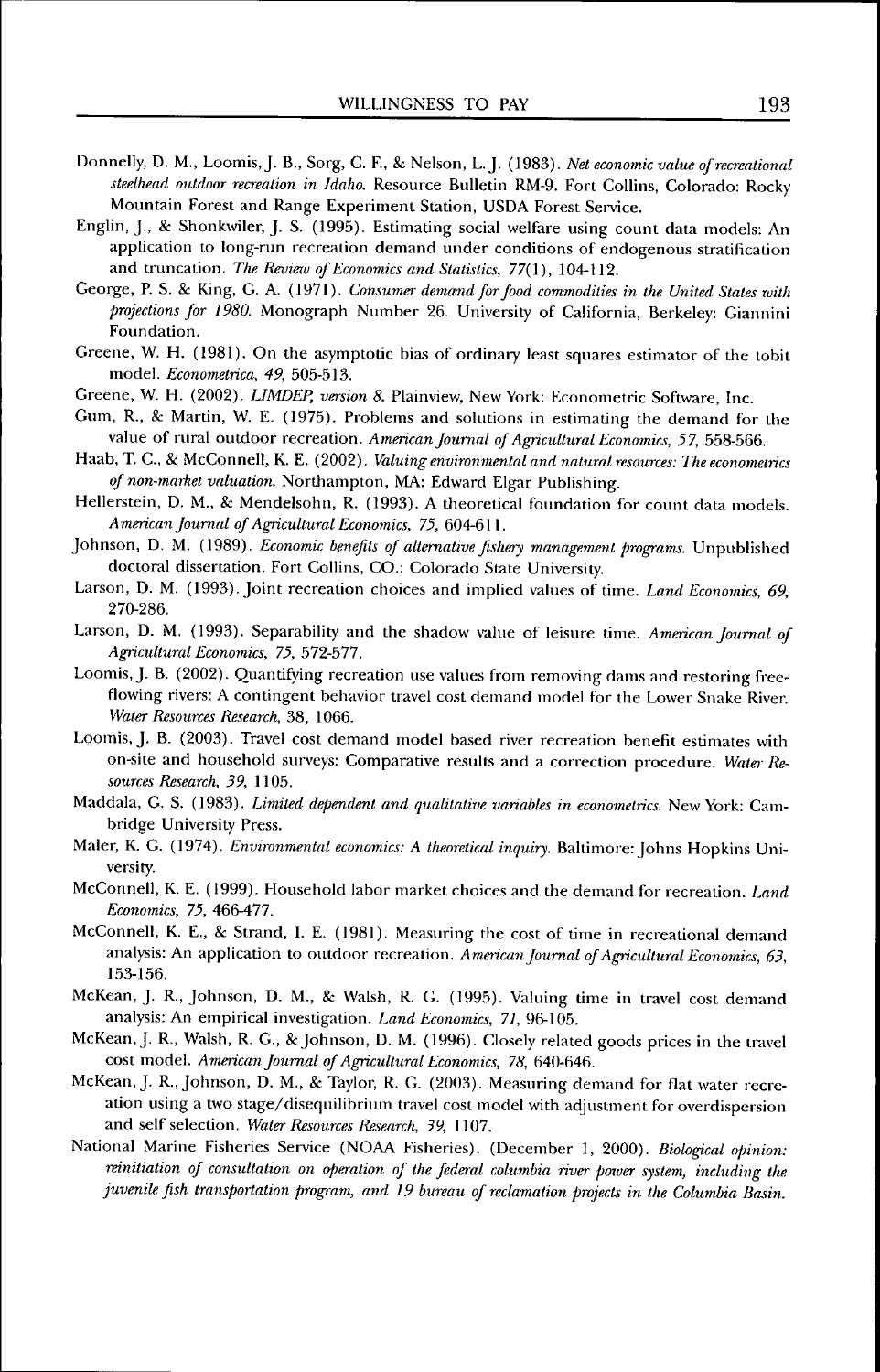Retrieved March 30, 2004, from http://www.nwr.noaa.gov/lhydrop/hydroweb/docs/Final/ 2000Biop.html

- Normandeau Associates, University of Idaho, and Agrictilttiral Enterprises, Inc. (1999). *TheLower Snake River sport fishery use and value study.* Phase I Report: Part 2. Sport Fishery Use and Value on Lower Snake River Reservoirs. Walla Walla District, Walla Walla Washington: U.S. Army Gorps of Engineers.
- Parsons, G. R. (1991). A note on choice of residential location in travel cost demand models. *Land Economics, 67,* 360-364.
- Parsons, G. R., & Wilson, A. J. (1997). Incidental and joint consumption in recreation demand. *Agricultural and Resource Economics Reviao, 26,* 1-6.
- Pollak, R. A. (1969). Conditional demand functions and consumption theory. *Quarterly Journal of Economics, 83,* 60-78.
- Randall, A. (1994). A difficulty with the travel cost method. *Land Economics, 70,* 88-96.
- Rosenberger, R. S., & Loomis, J. B. (2000). Using meta-analysis for benefit transfer: In-sample convergent validity tests of an outdoor recreation database. Water Resources Research, 36, 1097-1107.
- Rosenberger, R. S., & Loomis,J. B. (2001). *Benefit transfer of outdoor recreation usevalues: a technical* document supporting the forest service strategic plan (2000 revision). USDA Forest Service Gen. Tech. Rep. RMRS-GTR-72. Fort Gollins, GO: USDA Forest Service.
- Rosenthal, D. H. (1987). The necessity for substitute prices in recreation demand analysis. *American Journal of Agricultural Economics, 69,* 828-837.
- Shaw, W. D., & Feather, P. (1999). Possibilities for including the opportunity cost of time in recreation demand systems. *Land Economics, 75,* 592-602.
- Shrestha, R. K., & Loomis, J. B. (2001). testing a meta-analysis model for benefit transfer in international otitdoor recreation. *Ecological Economics,* 39, 67-83.
- Strotz, R. H. (1957). The empirical implications of a utility tree. *Econometrica, 25,* 269-280.
- U.S. Army Gorps of Engineers, Walla Walla District. (2002). *Final Snake River juvenile salmon migiation feasibility rejmrt/environmental impact statement.* Walla Walla, WA: U.S. Army Gorps of Engineers.
- Walsh, R. G., Johnson, D. M., & McKean, J. R. (1992). Benefit transfer of outdoor recreation demand studies, 1968-88. *Water Resources Research, 28,* 707-713.
- Ward, F. A. (1983). Meastiring the cost of time in recreation demand analysis: Gomment. *American Journal of Agricultural Economics, 65,* 167-168.
- Ward, F. A. (1984). Specification considerations for the price variable in travel cost demand models. *Land Economics, 60,* 301-305.
- Ward, F. A. (1989). Efficiently managing spatially competing water uses: new evidence from a regional recreation demand model. *Journal of Regional Science, 29,* 229-246.
- Ward, F. A., & Beal, D. (2000). *Valuing nature with travel cost models: A manual*, new horizons in environmental economics. Northampton, MA: Edward Elgar Publishing, Inc.
- Ward, F. A., & Loomis, J. B. (1986). The travel cost demand model as an environmental policy assessment tool: a review of literattire. *Westem Jonmal of Agricultural Economics, IJ,* 164-178.